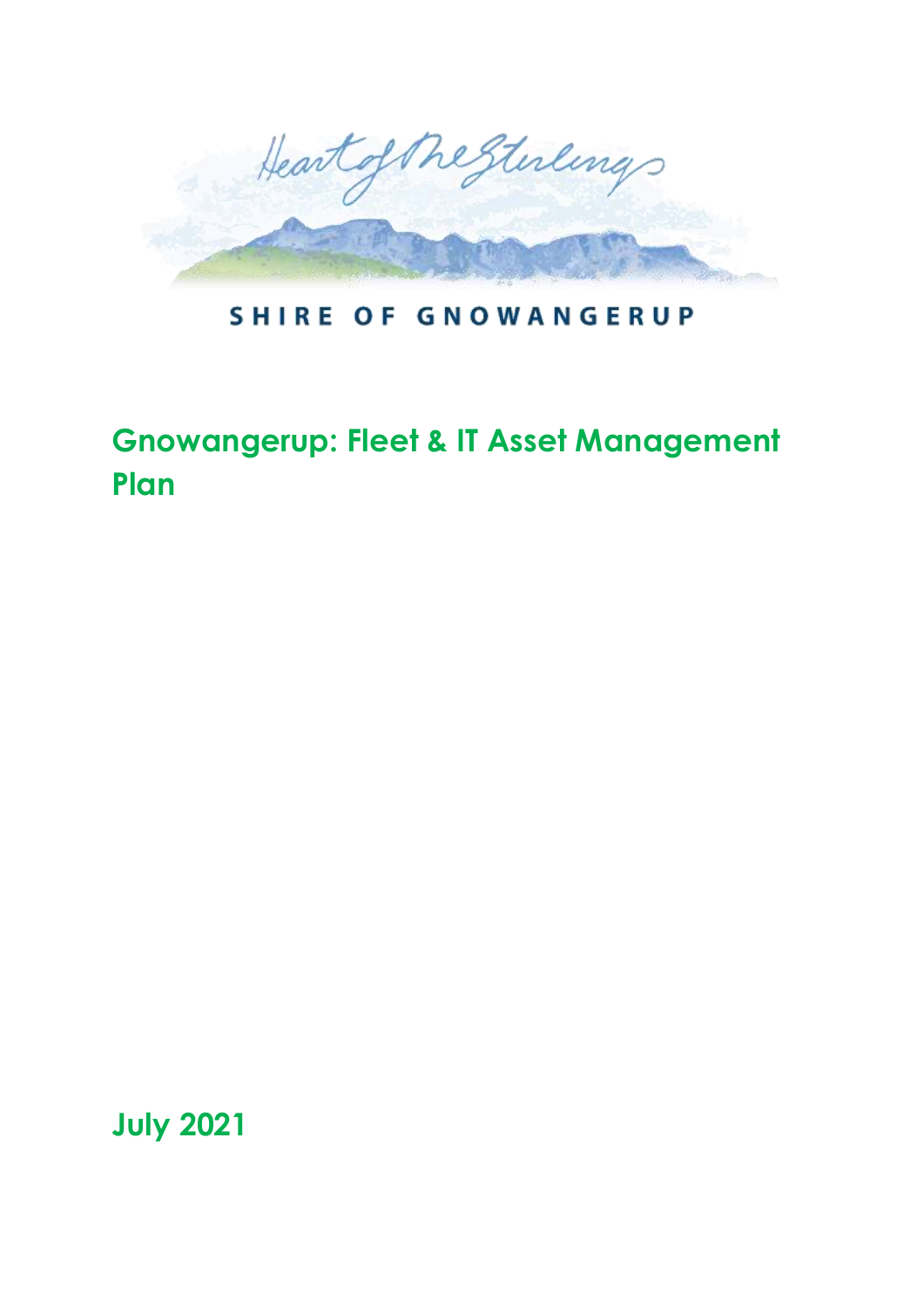# **Contents**

| How will the Shire improve its service management? 14 |  |
|-------------------------------------------------------|--|
|                                                       |  |
|                                                       |  |

Author: Ben Symmons – AIM Consultants Date: 8 July 2021 Contact: ben.symmons@assetim.com.au / 0402 006 300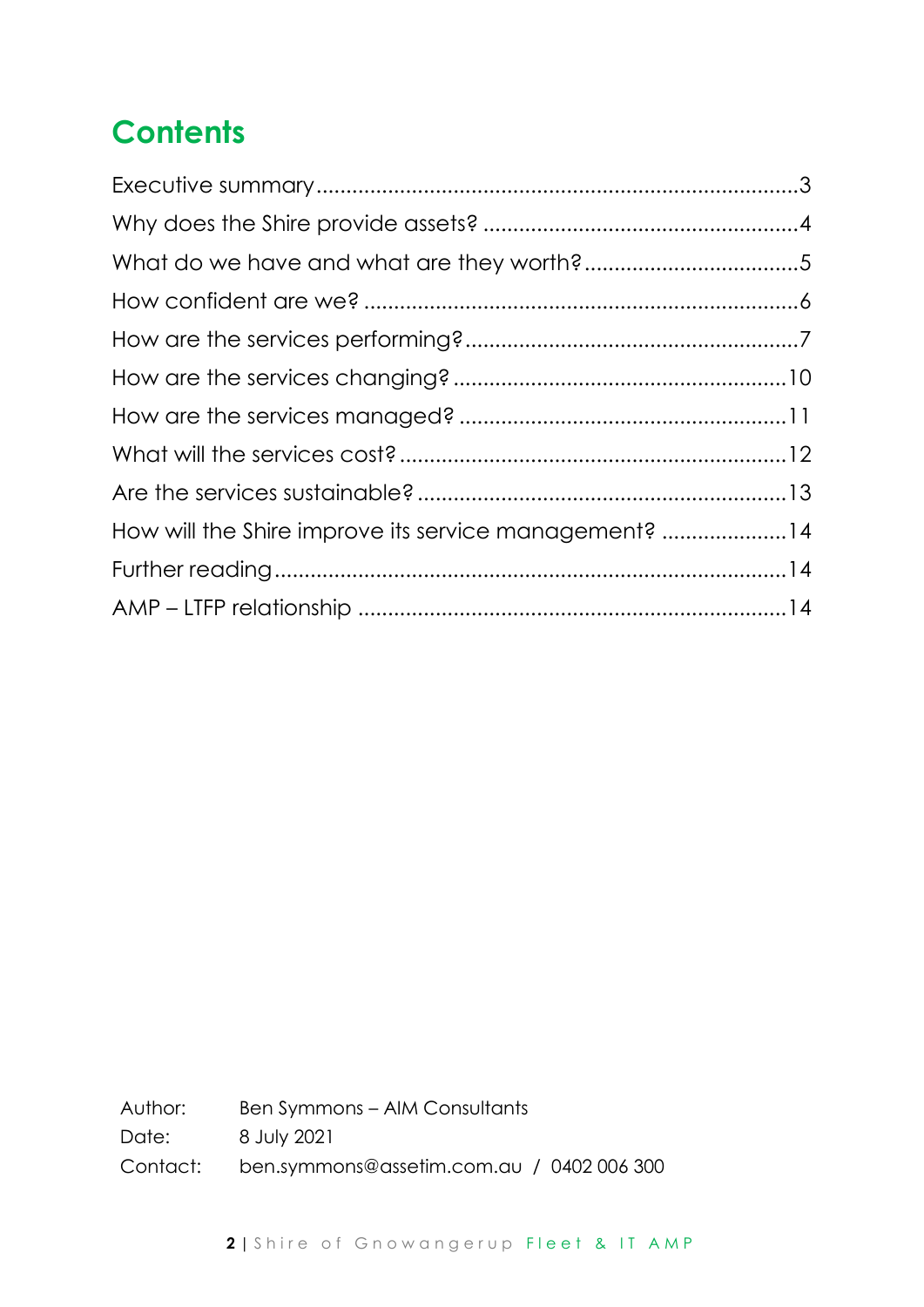## <span id="page-2-0"></span>**Executive summary**

The Shire owns and manages a number of Fleet and IT assets. The portfolio supports the delivery of a number of different services. This includes municipal administration, Shire works, community services, and so on.

Ensuring that the Shire meets the current and future needs of fleet and IT users is important. To do this, the Shire takes a long-term management view. This view, and the plans and strategies that the Shire has for the portfolio, are recorded within this document. This Fleet & IT Asset Management Plan (FAMP) is maintained as a live document to ensure that it remains up-to-date. It integrates with the Shire's Strategic Community Plan, to ensure that it is balanced against the other services that the Shire delivers. This FAMP considers a future planning view of ten years.

The Shire understands that over time, that users' needs will change. This means that the assets that make up the portfolio may also need to change. The Shire currently believes that fuel/energy types, financial sustainability, technology change, environmental sustainability, staff skills, and Council policy are the potentially most significant drivers of change.

In total, the Shire has 117 individual assets within its fleet and IT portfolio. These assets have a combined fair value of at least \$2.9m. The assets depreciate by at least \$0.4m each year as they age and wear. The Shire then replaces these assets at optimal times so that the services they support can be maintained.

The performance of the portfolio cannot be currently ascertained, due to a lack of performance measurements, such as service levels. However, the asset consumption ratio currently sits at 40%. This is below the target band, and may suggest that the Shire has historically underfunded renewal, and that there may be some financial sustainability concerns.

The Shire strives to ensure that the portfolio's quality is provided at the level required by users, at a cost that the Shire can afford. To assist in understanding how well the Shires service delivery is performing, it is starting to monitor two service level indicators. In future versions of the FAMP, these indicators will assist the Shire in its decision making.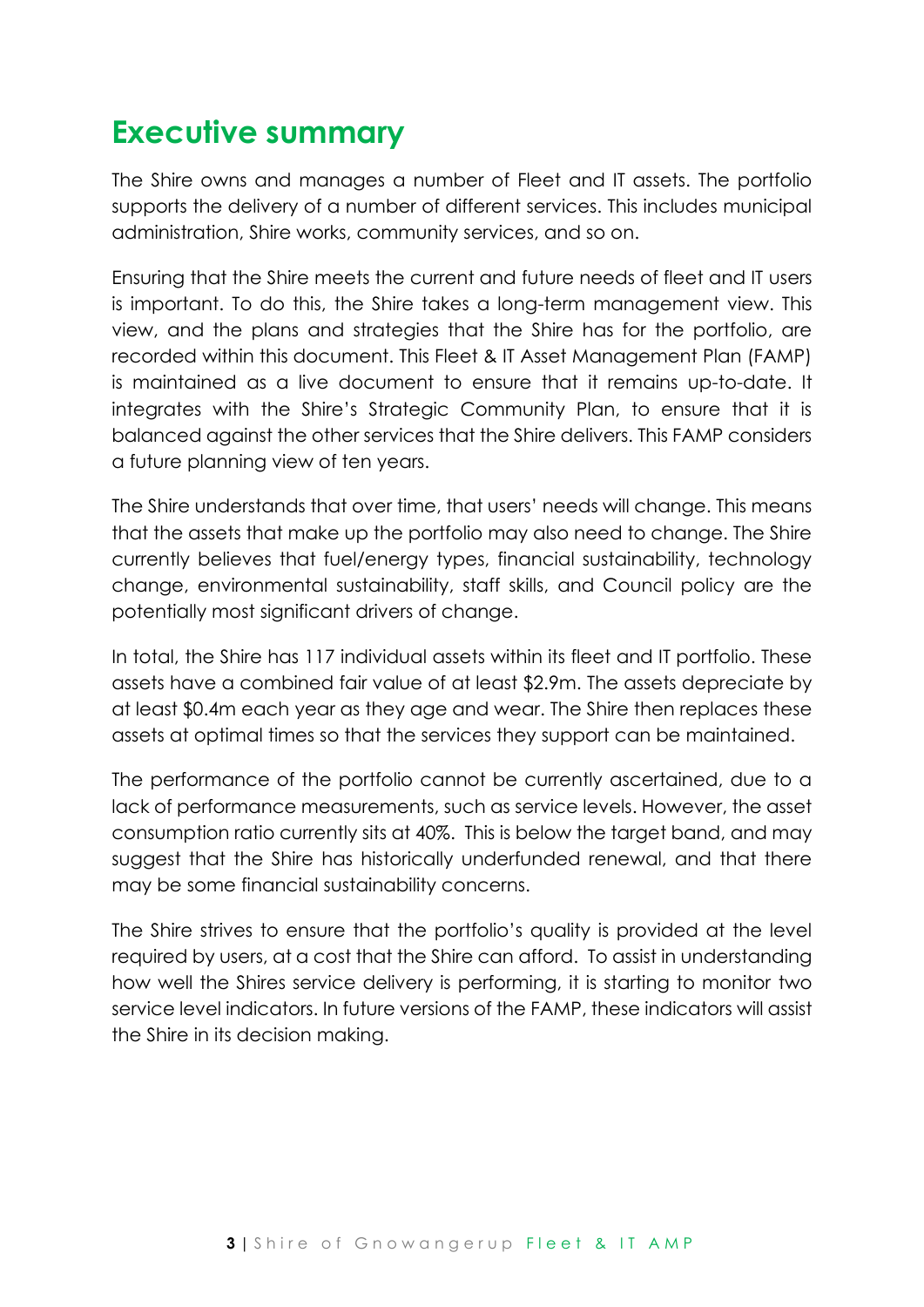## <span id="page-3-0"></span>**Why does the Shire provide assets?**

Physical assets exist for the purpose of facilitating the delivery of services. This includes core services such as governance and administration, transport, parks & recreation, waste management, and so on. These services help to make the Shire a liveable place, that is responsive to community values, appreciative of our natural environment, and provides a choice of lifestyle and work.

This document is the Shire's Fleet & IT Asset Management Plan (FAMP). It seeks to outline the activities and strategies that will be carried out for the Shire's fleet and IT assets, over the next ten financial years.

### **What is Asset Management?**

The role of Council is to deliver services that help realise the community's vision for the Shire. This vision is defined within the Shire's Strategic Community Plan. The various services that are then required to be delivered, often demand the provision of physical assets.

Assets can be challenging to provide, operate, maintain and renew in a sustainable way and with limited financial resources. Good asset management practices seek to take a long-term planning view, that balances the service quality against the Shire's and community's capacity to pay.

### **Our Portfolio**

The fleet and IT portfolio consists of equipment, plant, vehicles and IT. It is the Shire's obligation as the current custodian of these assets to manage them in an efficient manner, and to ensure sustainable service delivery for both current and future generations.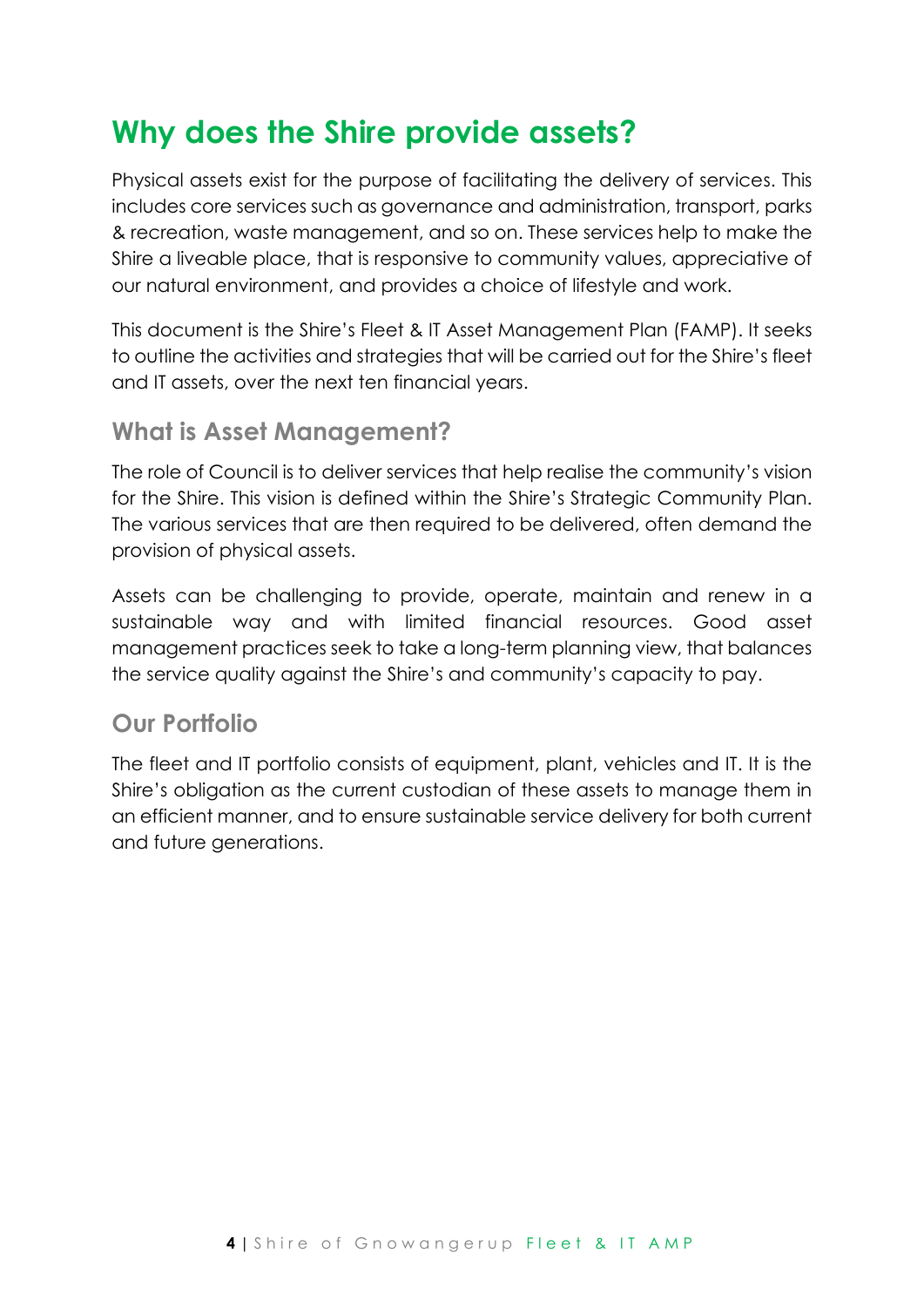## <span id="page-4-0"></span>**What do we have and what are they worth?**

While our fleet & IT asset portfolio is our smallest asset group in terms of size and value, it is crucial in enabling many of the Shire's operational day to day tasks to be completed. The different asset types that make up the portfolio are:

| <b>Asset Type</b>        | Quantity | <b>Fair Value</b> | <b>Replacement Cost</b> | Percentage |
|--------------------------|----------|-------------------|-------------------------|------------|
| Furniture &<br>Equipment | 10       | \$80,850          | \$141,000               | $3\%$      |
| IT                       | 3        | \$7,100           | \$29,400                | $1\%$      |
| Large Plant              | 37       | \$300,050         | \$610,500               | 11%        |
| <b>Small Plant</b>       | 25       | \$68,650          | \$259,000               | 2%         |
| Vehicles                 | 42       | \$2,394,000       | \$4,635,800             | 84%        |
| <b>TOTAL</b>             | 117      | \$2,850,650       | \$5,675,700             |            |

*Table 1: Quantity & Total Current Replacement Cost of Fleet & IT*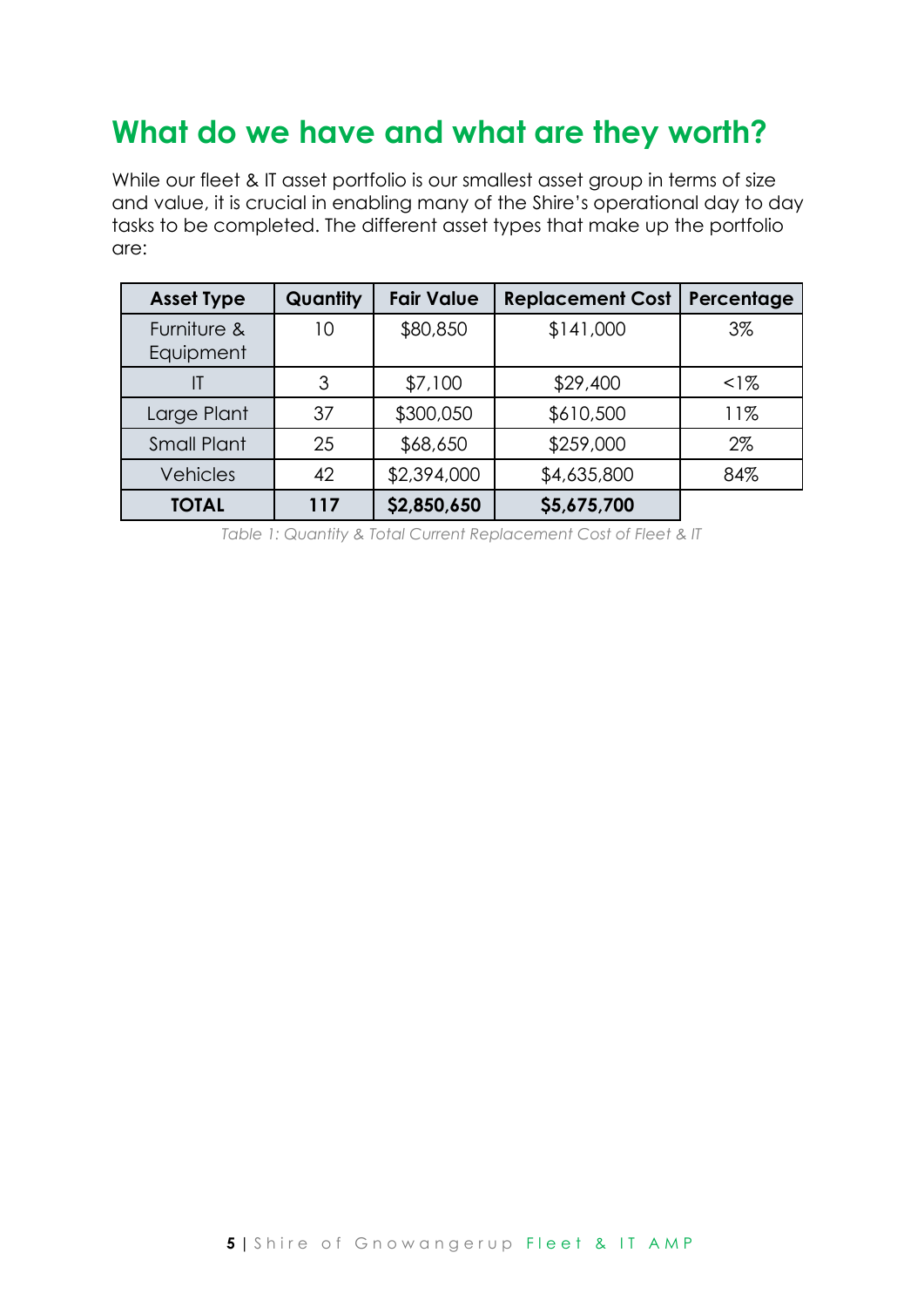## <span id="page-5-0"></span>**How confident are we?**

Although the Shire records data on its assets for inventory and value, it is important to understand how confident it is of the data accuracy. This is important to determine the confidence that we can put in the outcomes that result (e.g. valuations). It also allows the Shire to target where data improvements are required. The Shire has assessed its confidence in fleet & IT asset data using the following grading scale.

| <b>Confidence</b><br>Grade       | <b>Accuracy</b> | <b>Confidence Grade General Meaning</b>                                                                                                                                                                                                                                      |
|----------------------------------|-----------------|------------------------------------------------------------------------------------------------------------------------------------------------------------------------------------------------------------------------------------------------------------------------------|
| <b>Highly</b><br><b>Reliable</b> | $±2\%$          | Data based on sound records, procedures,<br>investigations and analysis which is properly<br>documented and recognised as the best method<br>of assessment.                                                                                                                  |
| Reliable                         | $±10\%$         | Data based on sound records, procedures,<br>investigations and analysis which is properly<br>documented but has minor shortcomings; for<br>example the data is old, some documentation is<br>missing and reliance is placed on unconfirmed<br>reports or some extrapolation. |
| Uncertain                        | ±25%            | Data based on sound records, procedures,<br>investigations and analysis which are incomplete<br>or unsupported, or extrapolation from a limited<br>sample for which grade A or B data is available.                                                                          |
| <b>Very</b><br>Uncertain         | ±40%            | Data based on unconfirmed verbal reports<br>and/or cursory inspection and analysis.                                                                                                                                                                                          |
| Unknown                          | Nil             | None or very little data held.                                                                                                                                                                                                                                               |

*Table 2: Data Confidence Grading*

The current confidence in the Shire's asset data is:

| <b>Asset Type</b> | Valuation<br>Inventory |           |
|-------------------|------------------------|-----------|
| Fleet             | Reliable               | Uncertain |
|                   | Reliable               | Reliable  |

*Table 3: Fleet & IT Asset Data Confidence*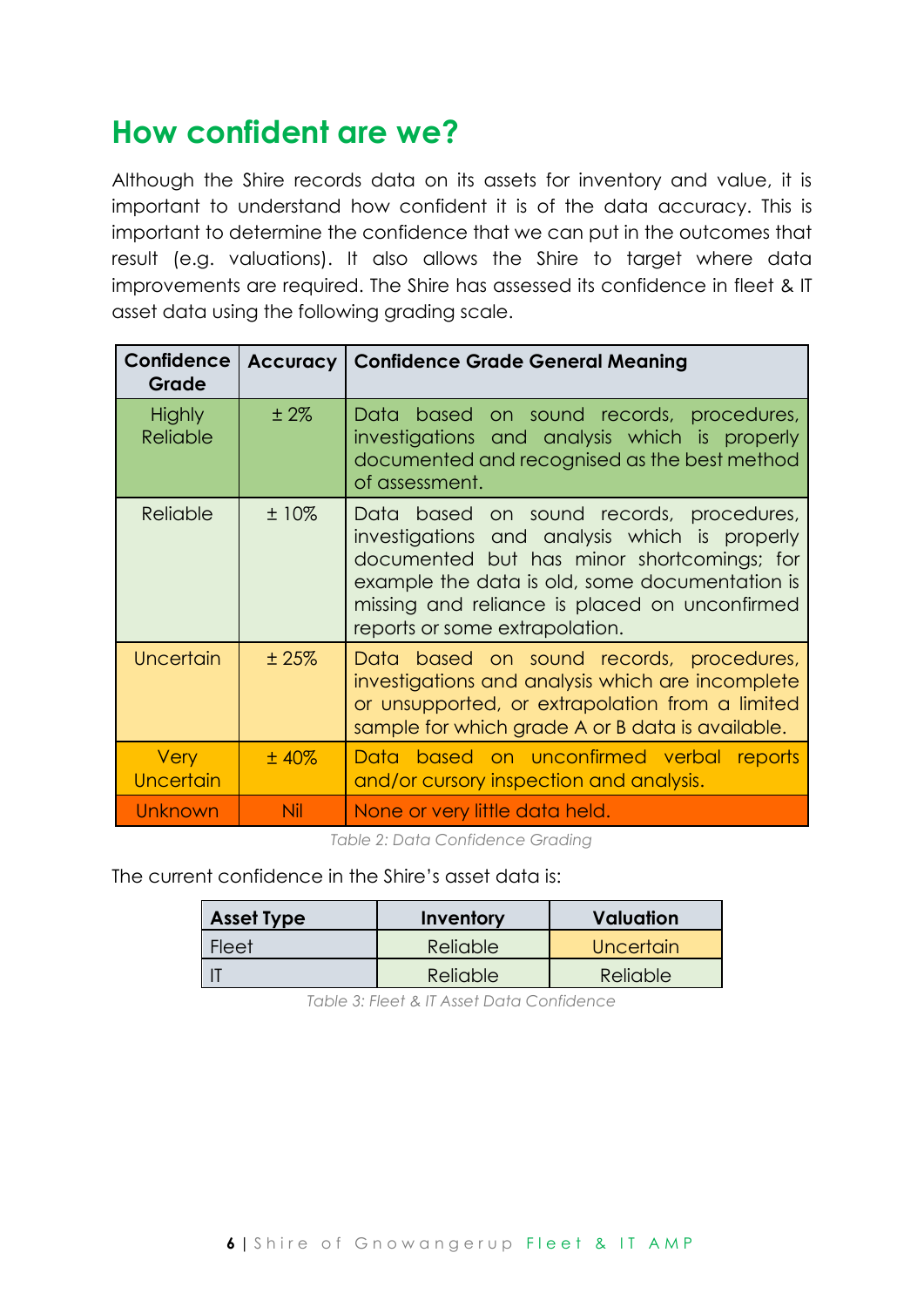## <span id="page-6-0"></span>**How are the services performing?**

The Shire seeks to ensure that the service performance delivered by our fleet & IT assets meets the needs of users. However, the quality of the services can be varied, and in turn this has an effect on overall cost. As a general rule, as the service quality gets higher, so too does cost. As such, the Shire needs to provide fleet & IT services at a level that it is able to afford.

### **Service Levels**

Service levels describe the quality performance that the Shire aims to provide for its fleet & IT services. These have been developed through consideration of strategic and customer inputs.

### Strategic Inputs

The Shire's 2017-2027 Strategic Community Plan (SCP) is a blueprint for the future direction of the Shire and its community members. As a key element of the Shire's broader Integrated Planning and Reporting Framework, the SCP assists the Shire to deliver beneficial and affordable outcomes (services) for the community in the long term. The SCP has been reviewed in order to identify any strategies that may directly relate to the fleet & IT services. None were found.

#### Customer Inputs

As a service provider, it is important that the Shire clearly understands the needs of its stakeholders (e.g. customers). During November 2020, Shire staff considered who the major stakeholders are of its fleet & IT services. Four were identified, as outlined in [Figure](#page-7-0) 1. While there may be other minor stakeholders, they have not been specifically considered by this FAMP.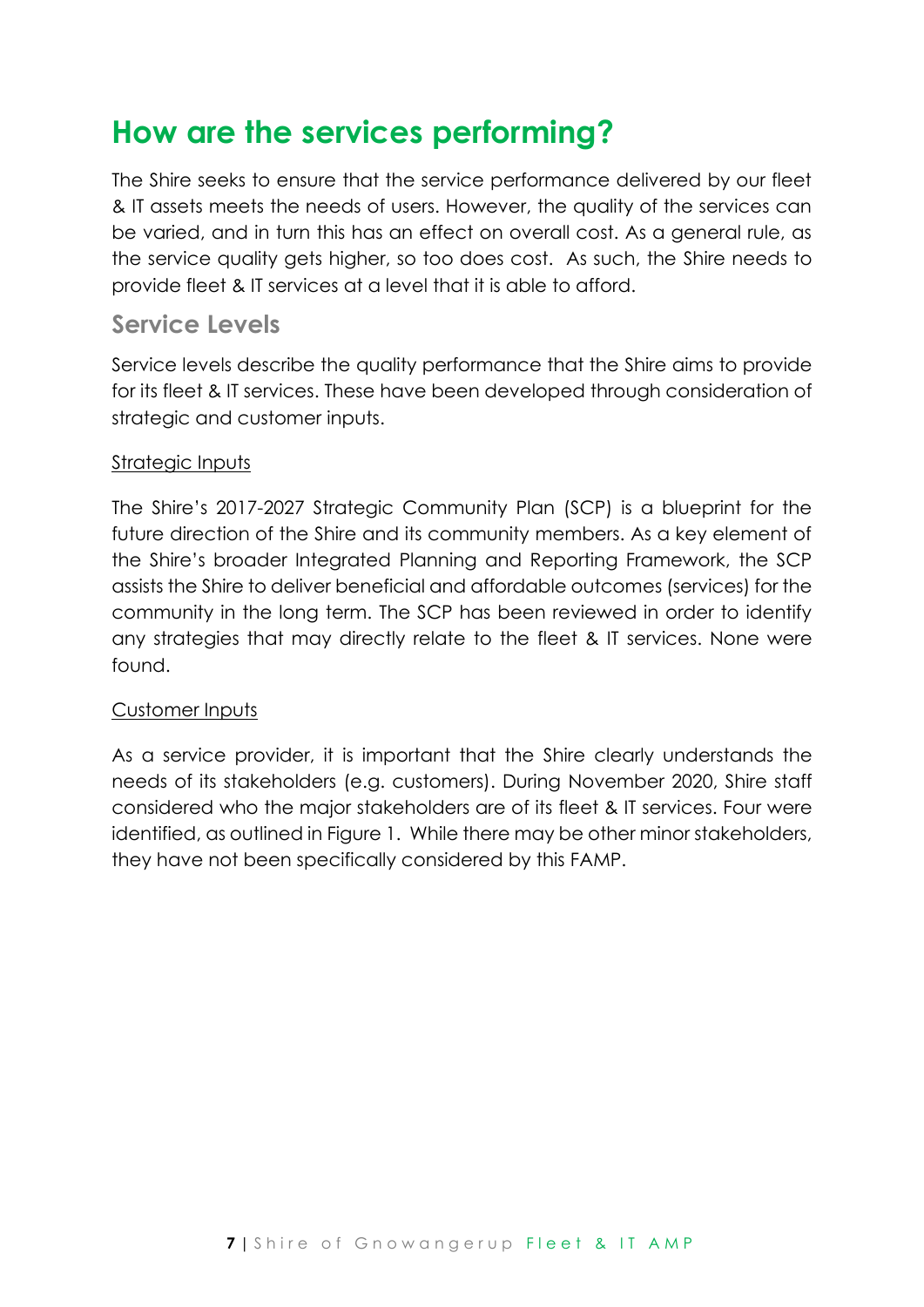

*Figure 1: Fleet & IT Services Stakeholders*

<span id="page-7-0"></span>Analysis of stakeholders' service needs determined that the following attributes were most frequently required.

- Reliability (4 occurrences)
- Safety (4 occurrences)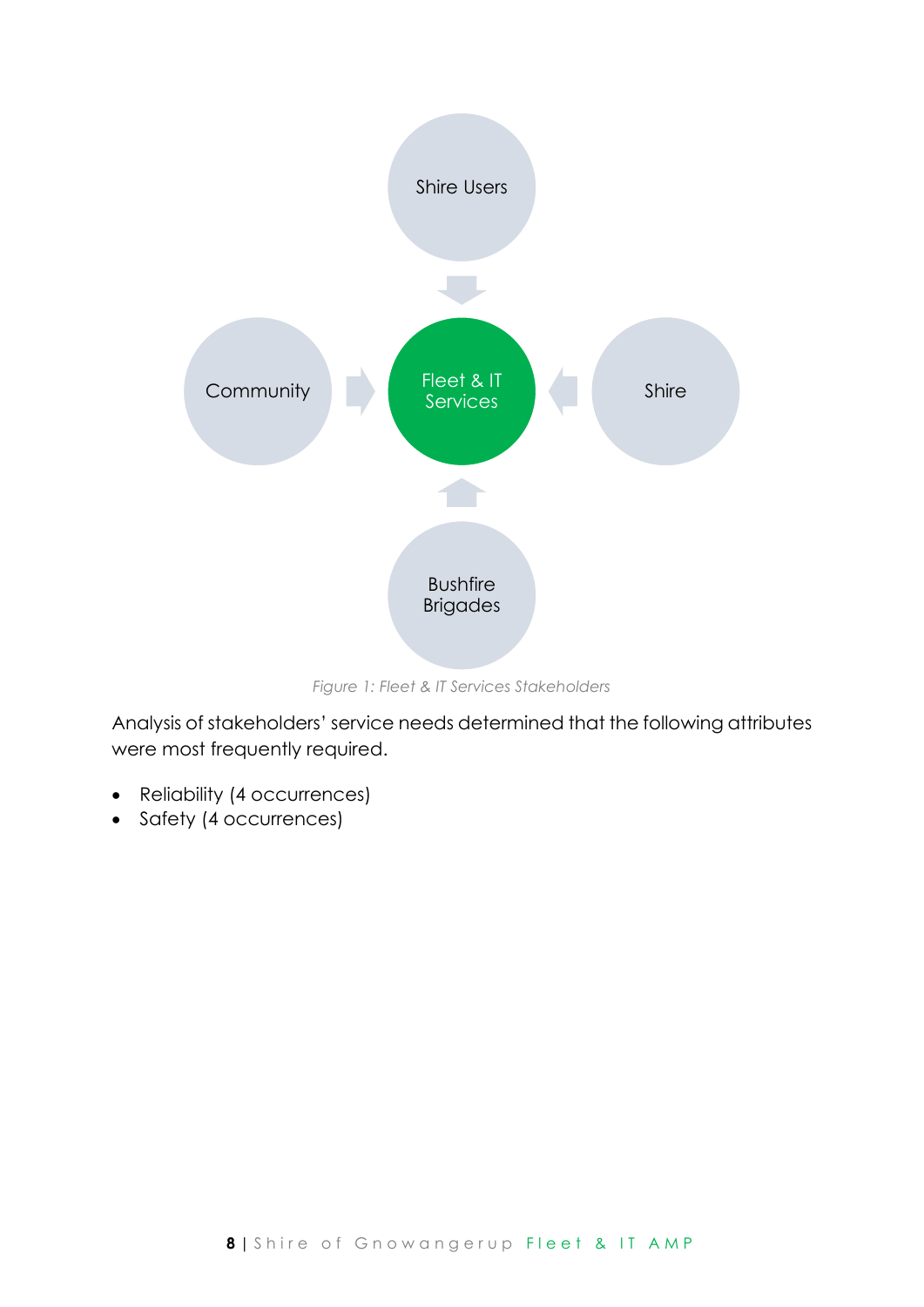### **Service Level Targets and Performance**

The SCP informing service attributes (if any) have been combined with the customer service needs. These informing service attributes have been selected for service levels. The following KPIs are used to monitor fleet & IT service delivery performance.

| KPI                | <b>Driver</b> | <b>Level of Service</b>                           | <b>Performance Measure</b>                                                                           | <b>Target</b> | Current | Data<br>Confidence |
|--------------------|---------------|---------------------------------------------------|------------------------------------------------------------------------------------------------------|---------------|---------|--------------------|
| <b>Reliability</b> |               | Stakeholders   Fleet & IT assets are<br>reliable. | Percentage of survey<br>respondents who are at least<br>satisfied with the reliability of<br>assets. |               |         |                    |
| Safety             |               | Stakeholders   Fleet & IT assets are<br>safe.     | Number of fleet safety<br>incidents per annum,<br>excluding minor panel<br>damage.                   |               |         |                    |

*Table 4: FAMP Service Levels*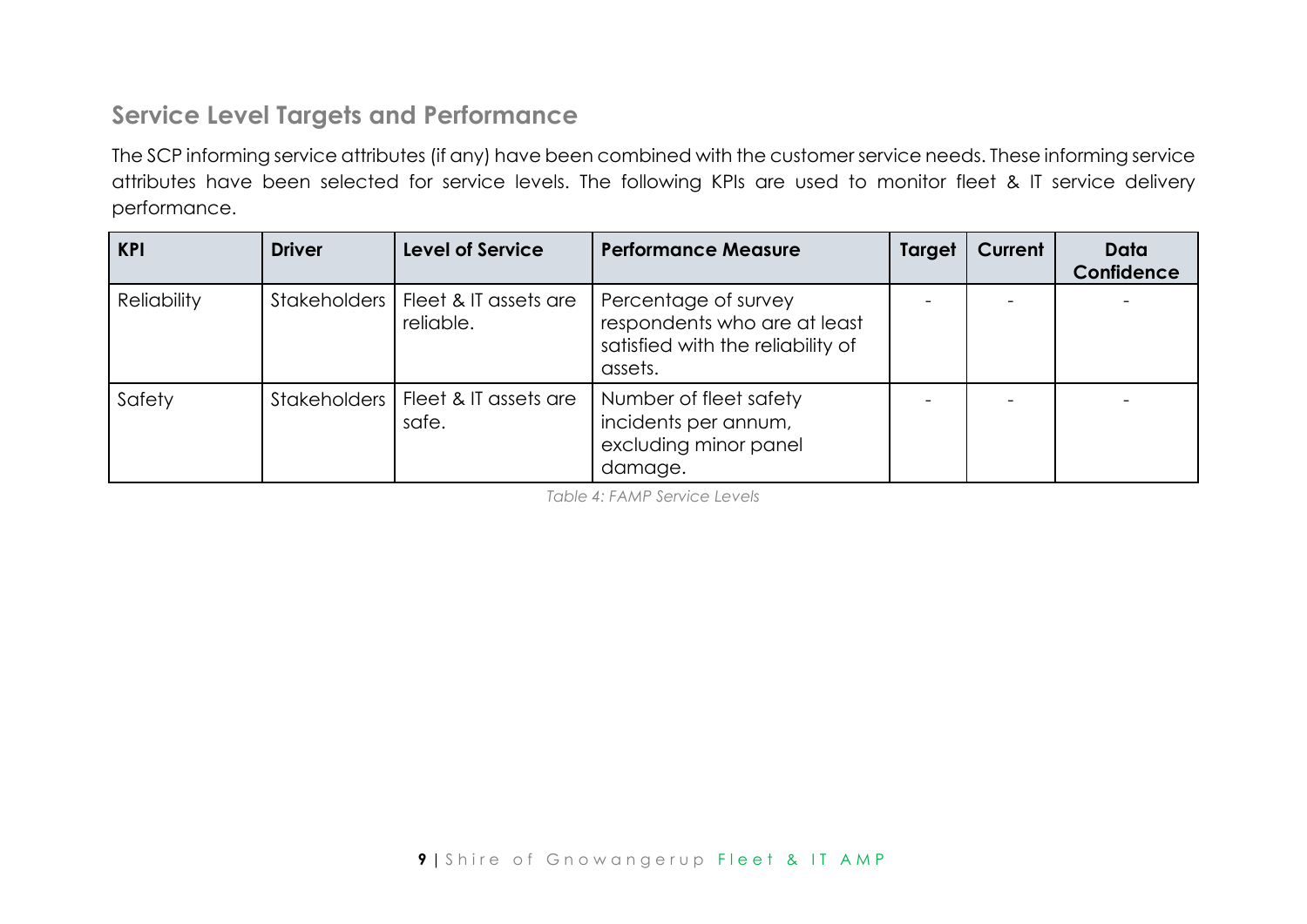## <span id="page-9-0"></span>**How are the services changing?**

Generally, the demand for fleet & IT services changes over time. As a result, the assets that support these services, and the way in which they are managed, may also change.

### **Historic change**

Looking backwards, a number of drivers may have changed the demand for the Shire's fleet & IT service, they were:

- Population Fell from 1,507 to 1,219 (2001 to 2016).
- Demographics Median age rose from 32 to 40 (2001 to 2016).
- Tourism Number of visitors to the southwest grew from 6.5m to 7.2m (2015/16 to 2019/20).
- Rainfall Fell from  $\sim$ 420mm to  $\sim$ 380mm (1913 to 2019).
- Temperature rose from  $\sim$ 29C to  $\sim$ 29.5C (1967 to 2019).
- Recreation participation Possibly fell from 1,129 to 743 participants (2001 to 2016)

### **Future change drivers**

Looking forward, over the life of this Plan, the Shire considers the following drivers to likely affect the demand for fleet & IT services.

- Council policy
- Environmental sustainability
- Fuel/energy types
- Financial sustainability
- Staff availability and skills
- Technology change

### **Change mitigation**

To meet the challenges that will arise from service change, the Shire plans to:

- Continue to maintain a robust Fleet & IT asset management plan.
- Identify staff training needs through performance review processes.
- Monitor the FAMP service levels to understand the current level of service performance.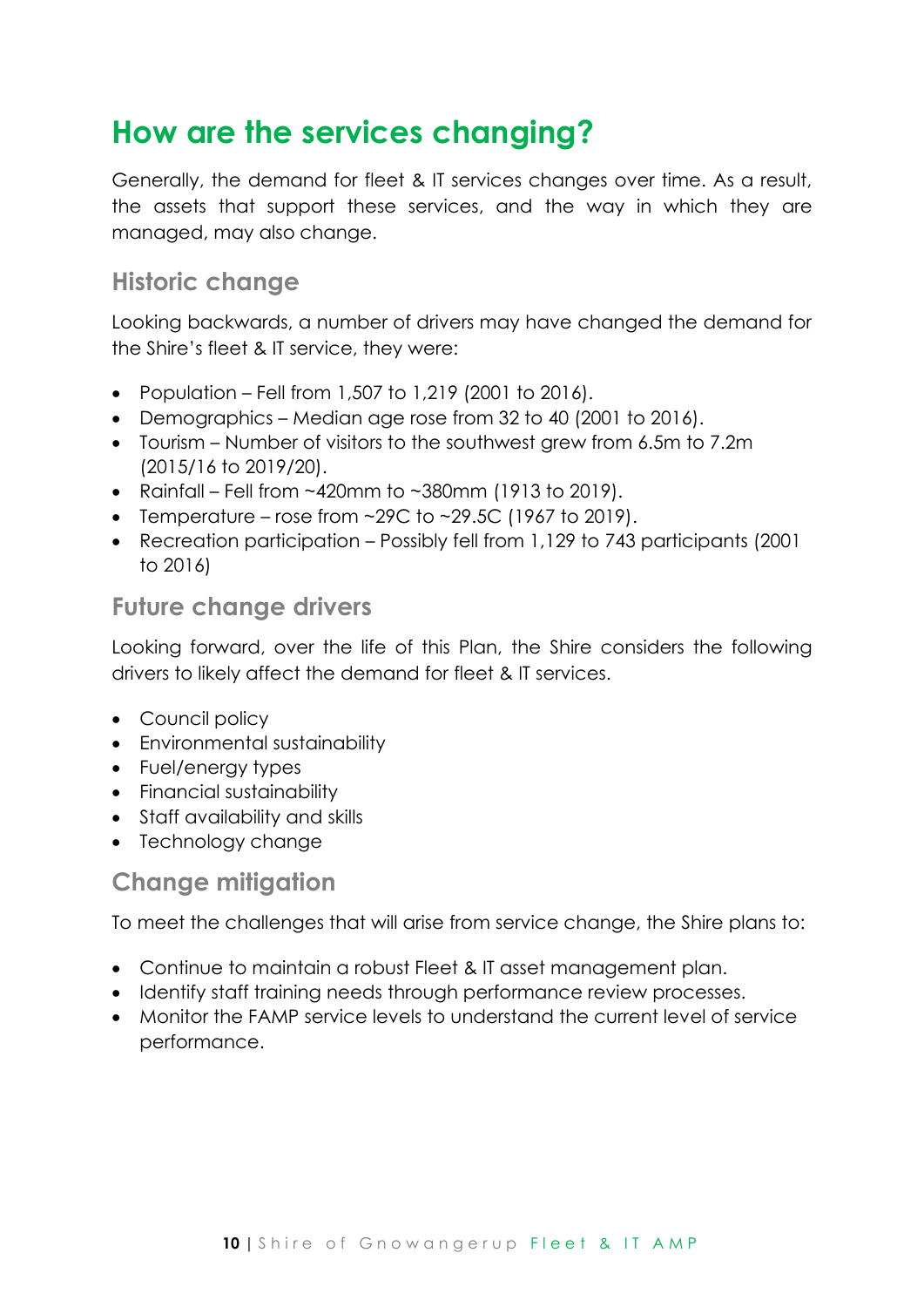### <span id="page-10-0"></span>**How are the services managed?**

Our fleet & IT assets have varying lengths of physical life. However, a key goal is to try to maximise life, and renew assets at suitable times, so as to keep costs down. We manage each stage of our assets' lives as follows.

#### Operation and Maintenance Works

The Shire currently operates and maintains Fleet & IT assets in line with manufacturer specifications. All are maintained at their appropriate timing/time intervals. Staff and contractors are used for maintenance work.

#### Renewal Works

The Shire's renewal strategy for Fleet & IT is primarily driven through the establishment of optimal replacement triggers. Triggers are typically based upon age and/or usage intervention points. These typically strive to balance cost, safety, reliability and functionality.

#### Upgrade & New Works

The Shire occasionally requires either new or upgraded Fleet & IT assets. These assets are usually identified due to capacity issues with the currently available assets. The need for additional assets is considered by senior staff and then recommended to Council for approval.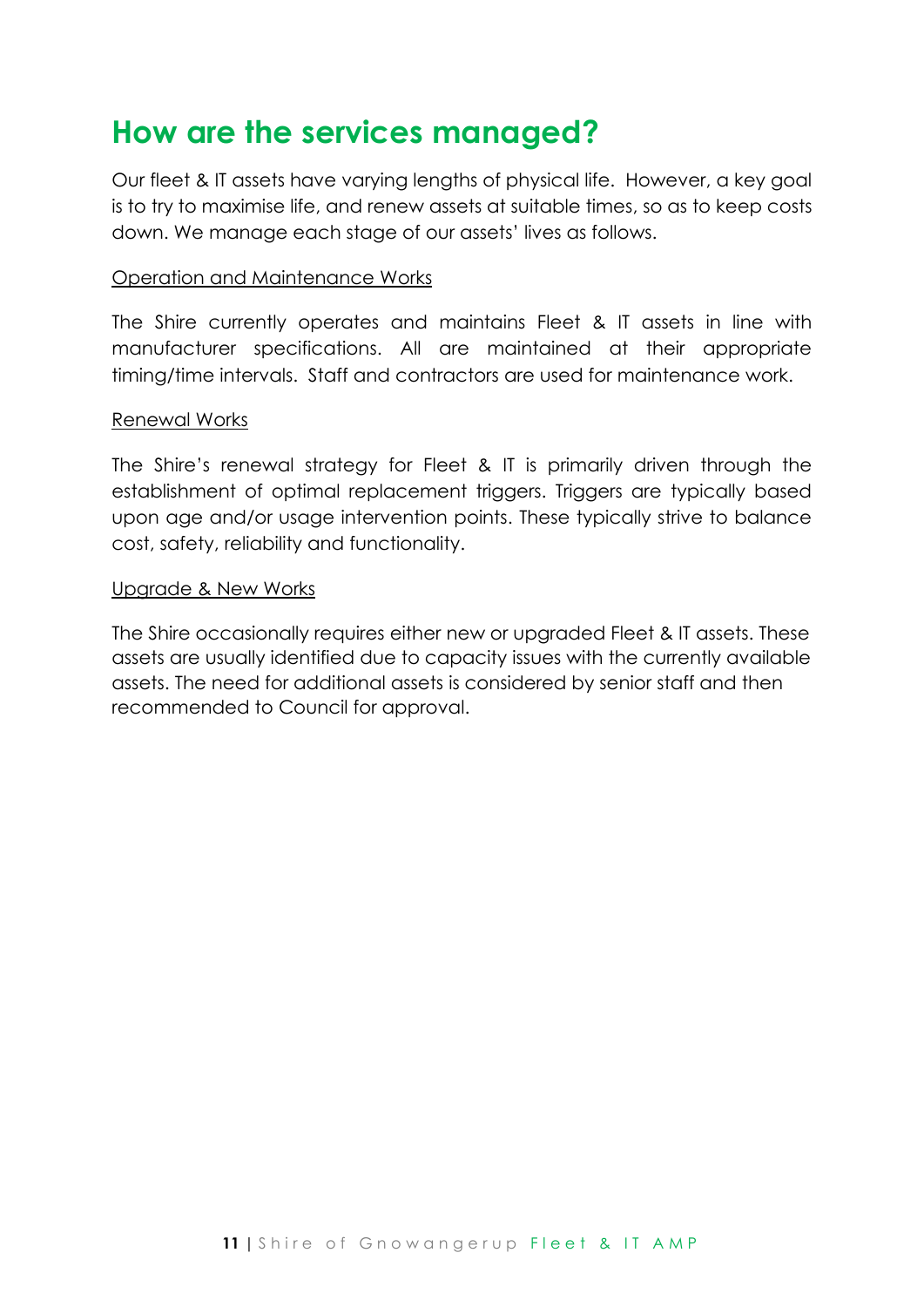## <span id="page-11-0"></span>**What will the services cost?**

To ensure that we can continue to sustainability provide the services, the Shire maintains a long term works programme. This programme contains all planned works activities, and sets out how much the services will cost, to deliver the agreed performance [\(Figure](#page-11-1) 2). On an annual basis, the works programme in this FAMP informs the Shire's broader Long Term Financial Plan (LTFP). In the event that the FAMP and the LTFP do not balance financially, then the Shire can adjust its practices (e.g. service level performance) to reach a sustainable point [\(Figure](#page-11-2) 3).





<span id="page-11-1"></span>

<span id="page-11-2"></span>*Figure 3: Annual Planned vs Projected Renewal*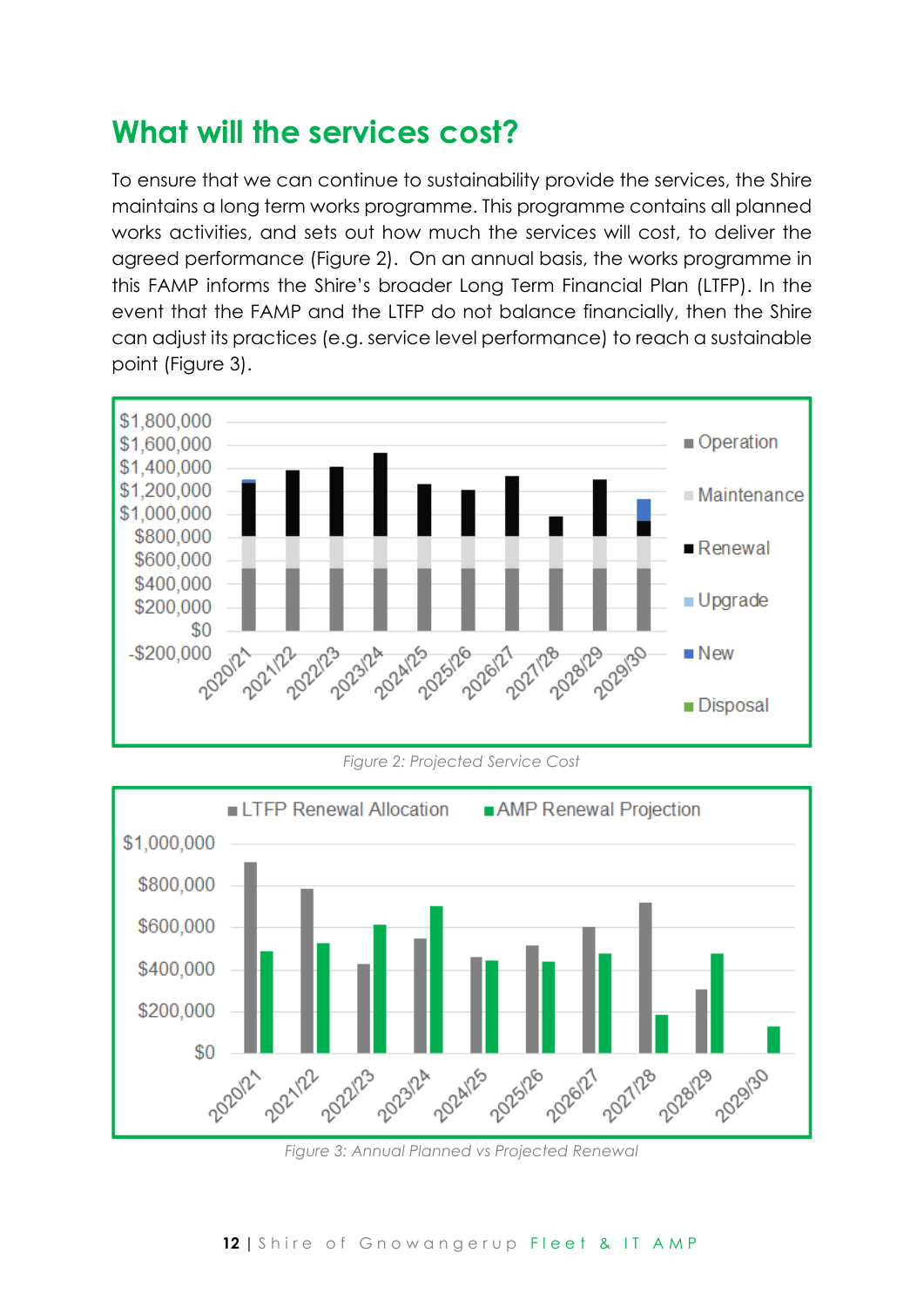## <span id="page-12-0"></span>**Are the services sustainable?**

The Shire monitors the effectiveness of the FAMP through three financial ratios. They measure the past, present and future ability to renew assets when required.

### **Past - Sustainability Ratio (ASR)**

This ratio indicates whether a local government is replacing or renewing existing non-financial assets at the same rate that its overall asset base is wearing out. The ratio compares the average actual expenditure on asset renewal to the annual depreciation expense.

#### **Present - Consumption Ratio**

This ratio seeks to highlight the aged condition of a local government's physical assets by comparing their fair value (worth in current state) to their replacement cost (worth in as new state).

#### **Future - Renewal Funding Ratio**

This ratio indicates whether the local government has the financial capacity to fund asset renewal as required, and can continue to provide existing levels of services in future. The ratio compares the available asset renewal expenditure in the Long Term Financial Plan to the required asset renewal expenditure in the Asset Management Plans.

| Past                                            | <b>Future</b><br>Present                                                   |                              |
|-------------------------------------------------|----------------------------------------------------------------------------|------------------------------|
| <b>Sustainability Ratio</b>                     | <b>Consumption Ratio</b>                                                   | <b>Renewal Funding Ratio</b> |
| 30<br>BO <sub></sub><br>20<br>TO.<br>100<br>110 | 30<br>25<br>50<br>20<br>15<br>68<br>10<br>65<br>5<br>70<br>$\overline{75}$ | -30<br>20<br>10<br>100       |

*Table 5: FAMP Financial Sustainability Measures*